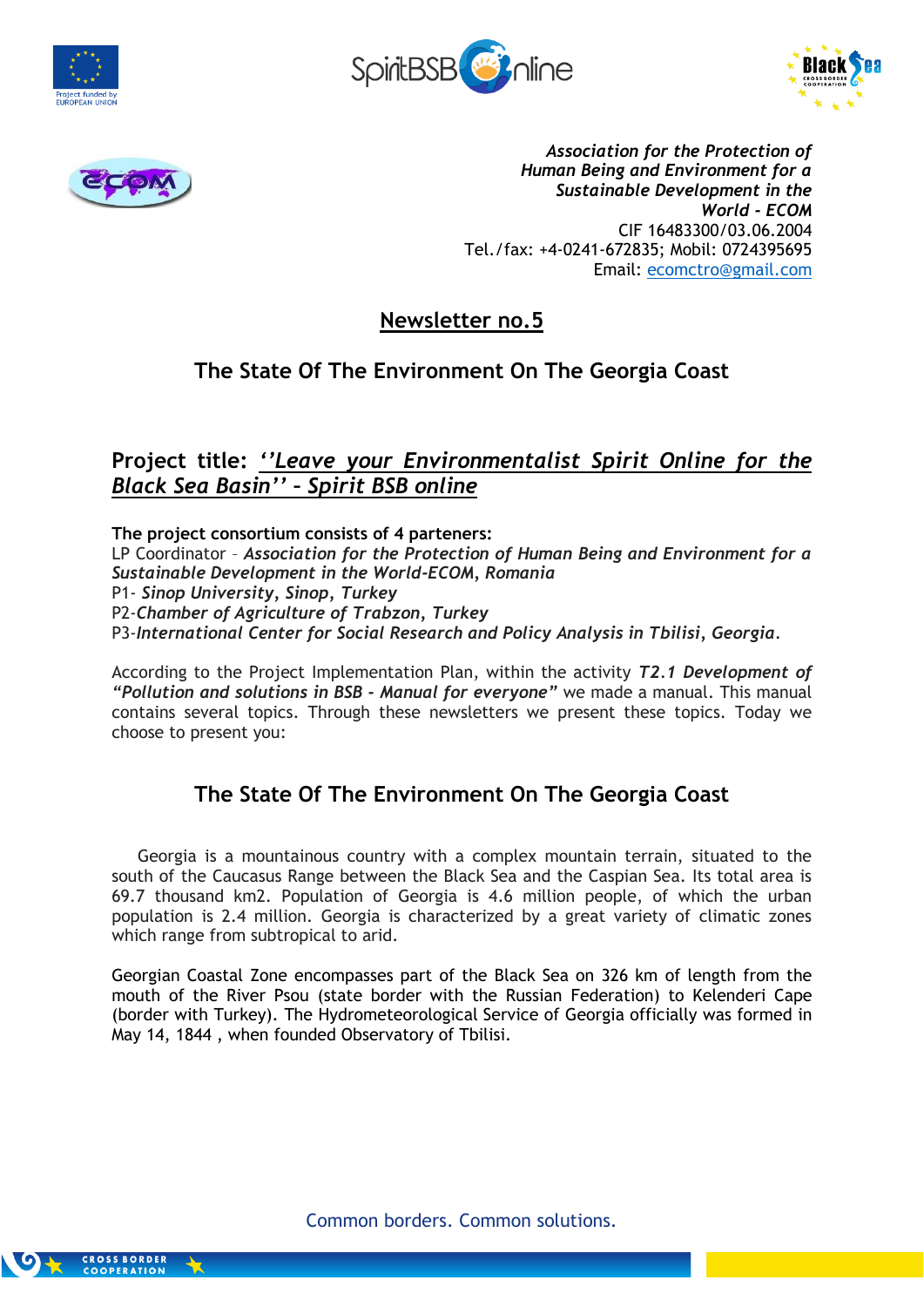

**Fig.1. General map of Georgia**

 The Black Sea coast of Georgia is located in the south-eastern and eastern part of the Black Sea, on the river. Between the confluence of the Sarpi and the Psou. Along the Caucasus ridge it is protected from north winds. Average lowest wind speeds are found in Batumi. The tidal values are insignificant for the coast of Georgia. For example, in Poti it is 8-9 cm and is half-hourly. Compared to the oceans, the Black Sea, as the inland sea of the continent, has less turbulence. Storm events occur in the event of cyclonic impacts. The action of south and southeast winds is related to the passage of Mediterranean cyclones. Atlantic cyclones cause the emergence of westerly winds and waves, which reach the coast of Georgia in the form of strong ridges.

 The bottom of the Black Sea runs quite steeply from the coast of Georgia. The underwater relief of the seabed is widened by ravines and deltas that extend into the surface valleys of all major rivers. In the relief of the seabed there is a shelf, a continental shelf, a sea basin. The shelf off the coast of Georgia is presented in the form of a narrow, dotted strip. The temperature of the sea in the Black Sea of Georgia varies from 9 to 11 degrees in winter (in the south), and 60 km away from the coast, on the contrary, the water temperature rises in the north: from 19.4 to 20.7 degrees. The average temperature on the Black Sea coast of Georgia is 4-7 0  $\degree$  C, July - 22-23  $\degree$  C, precipitation is abundant all year round. It is especially rainy. The southern part of Kolkheti, where more than 2500 mm of rainfall falls annually. Precipitation in the north decreases from 1650 mm (in the central part) to 1400 mm (in the north-western part).

Georgia's coastal geomorphology is affected by up to 150 rivers in the region (including small rivers). The total annual tributary is 50 km3. Rivers from the territory of Georgia discharge 16% of the entire continental runoff into the sea. The rivers Bzipi, Kodori, Enguri, Rioni, Khobi, Supsa, Natanebi, Chorokhi and many other small rivers join the Black Sea in this area.

The most waterlogged river in Georgia is the Rioni, the largest river that flows entirely in Georgia. Length 327 km, basin area 13400 km2. Rio enters the Black Sea annually with a large amount of solid runoff, averaging 4.7 million tons per year.



**CROSS BORDER**